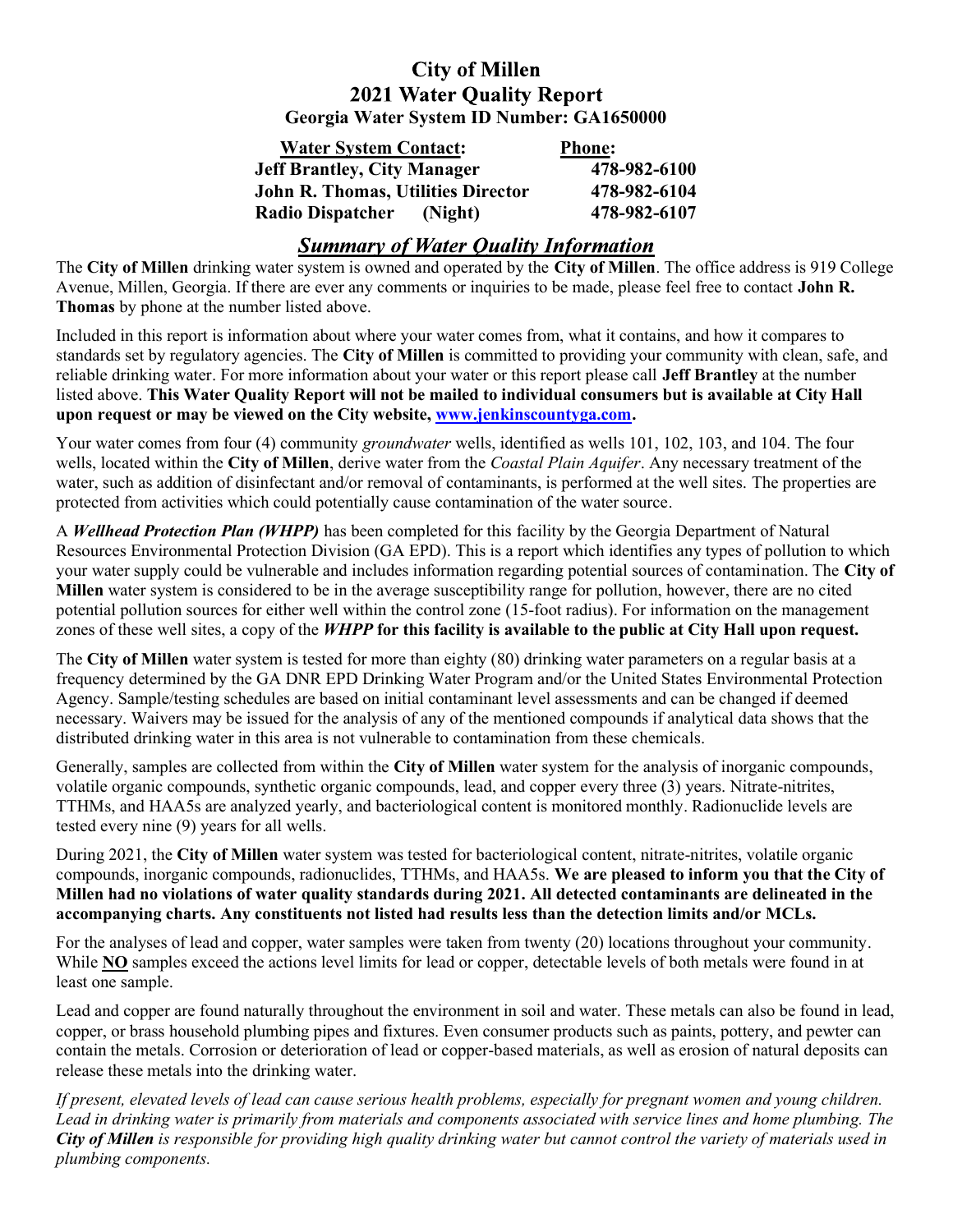When your water has been sitting for several hours, you can minimize the potential for lead exposure by flushing your tap for 30 seconds to 2 minutes before using water for drinking or cooking. If you are concerned about lead in your water, you may wish to have your water tested. Information on lead in drinking water, testing methods, and steps you can take to minimize exposure is available from the Safe Drinking Water Hotline or at http://www.epa.gov/safewater/lead.

### Additionally, the following measures may be taken to minimize exposure to lead and/or copper:

- Use cold water for drinking or cooking.
- Do not cook with or consume water from the hot water faucet.
- Do not use hot water for making baby formula.
- Use only "lead-free" solder, fluxes and materials in new household plumbing and repairs.

Some people may be more vulnerable to contaminants in drinking water than the general population. Contaminants may be found in drinking water that may cause taste, color, or odor problems. These types of problems are not necessarily a cause for health concerns. Immuno-compromised persons such as persons with cancer undergoing chemotherapy, persons who have undergone organ transplants, people with HIV/AIDS or other immune system disorders, some elderly and infants can be particularly at risk from infections. These people should seek advice about drinking water from their health care providers. EPA/CDC guidelines on appropriate means to lessen the risk of infection by Cryptosporidium and other microbial contaminants are available from the Safe Drinking Water Hotline at 800-426-4791.

The sources of drinking water (both tap water and bottled water) include rivers, lakes, streams, ponds, reservoirs, springs, and wells and may reasonably be expected to contain at least small amounts of some contaminants. As water travels over the surface of the land or through the ground, it dissolves naturally occurring minerals and, in some cases, radioactive material, and can pick up substances resulting from the presence of animals or from human activity. The presence of contaminants does not necessarily indicate that water poses a health risk. In order to ensure that tap water is safe to drink, EPA prescribes regulations which limit the amount of certain contaminants in water provided by public water systems. Food and Drug Administration regulations establish limits for contaminants in bottled water which must provide the same protection for public health. More information about contaminants and potential health effects can be obtained by calling the EPA's Safe Drinking Water Hotline.

### Contaminants that may be present in source water include the following:

- *Microbial contaminants*, i.e., viruses and bacteria from sewage treatment plants, septic systems, agricultural livestock operations, and wildlife.
- *Inorganic contaminants*, i.e., salts and metals, can be naturally occurring or result from urban storm runoff, industrial or domestic wastewater discharges, oil and gas production, mining, or farming.
- Pesticides and herbicides may come from a variety of sources such as agriculture, urban storm water runoff, and residential uses.
- Organic chemical contaminants, including synthetic and volatile organic chemicals, which are by-products of industrial processes and petroleum production, and can also come from gas stations, urban storm water runoff, agricultural application, and septic systems.
- Radioactive contaminants, which can be naturally occurring or the result of oil/gas production and mining activities.

The City of Millen strives to maintain the highest standards of performance and quality possible. In order to maintain a safe and dependable water supply, improvements that benefit the community must be made. Please help keep these costs as low as possible by utilizing good water conservation practices.

# DEFINITION OF TERMS AND ABBREVIATIONS USED IN THIS REPORT

Maximum Contaminant Level (MCL): "The highest level of a contaminant that is allowed in drinking water. MCL's are set as close to the MCLG as feasible using the best available treatment technology."

Maximum Contaminant Level Goal (MCLG): "The level of a contaminant in drinking water below which there is no known or expected risk to health. MCLG's allow for a margin of safety."

Secondary Maximum Contaminant Level (SMCL): reasonable goals for drinking water quality. Exceeding SMCL's may adversely affect odor or appearance, but there is no known risk to human health.

TTHMs (Total Trihalomethanes): One or more of the organic compounds Chloroform, Bromodichloromethane, Chlorodibromomethane, and/or Bromoform.

HAA5s (Haloacetic Acids): One or more of the organic compounds Monochloroacetic Acid, Dichloroacetic Acid, Trichloroacetic Acid, Monobromoacetic Acid, and Dibromoacetic Acid.